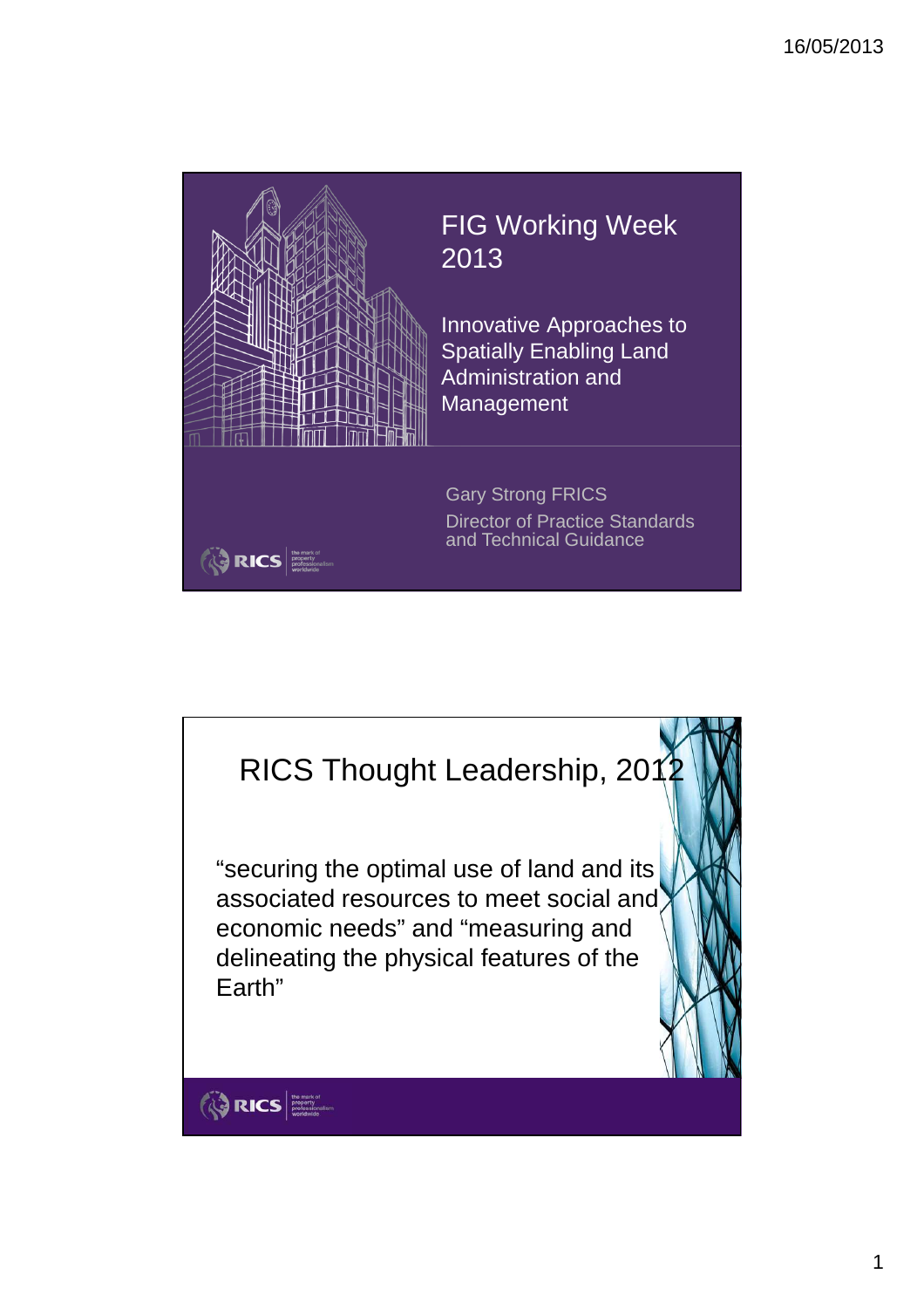



**RICS** 

"If you can't measure something, you can't manage it."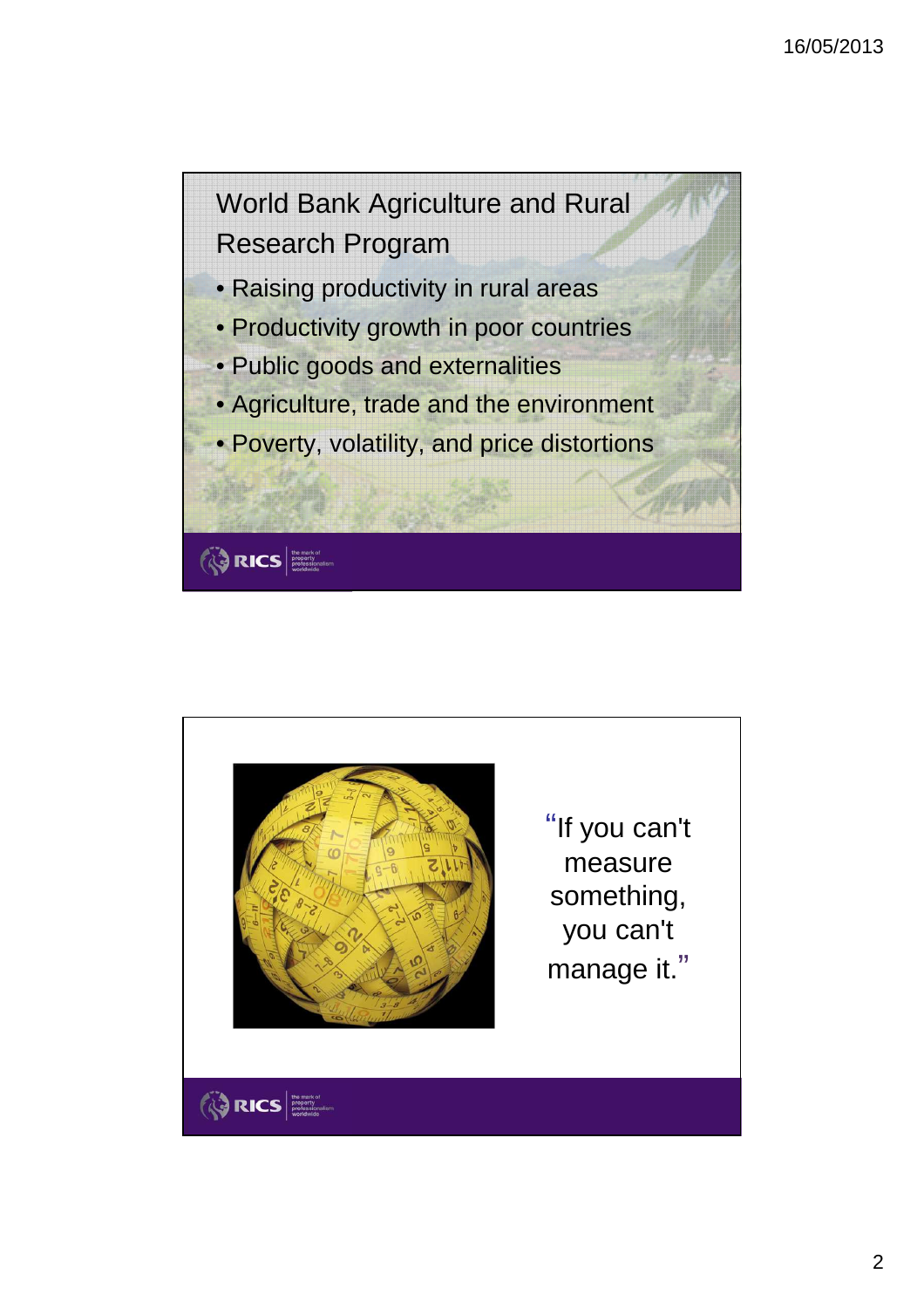

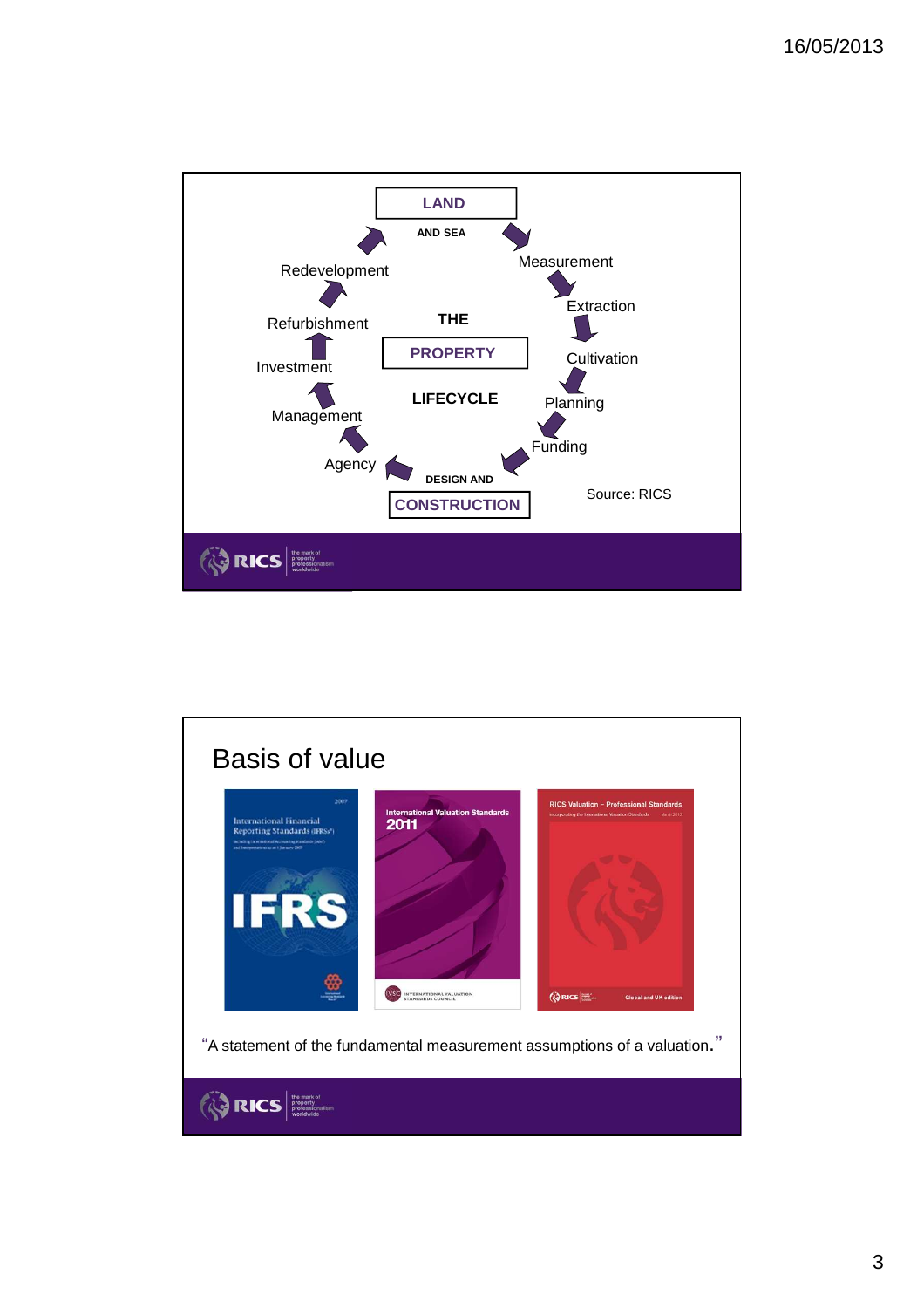

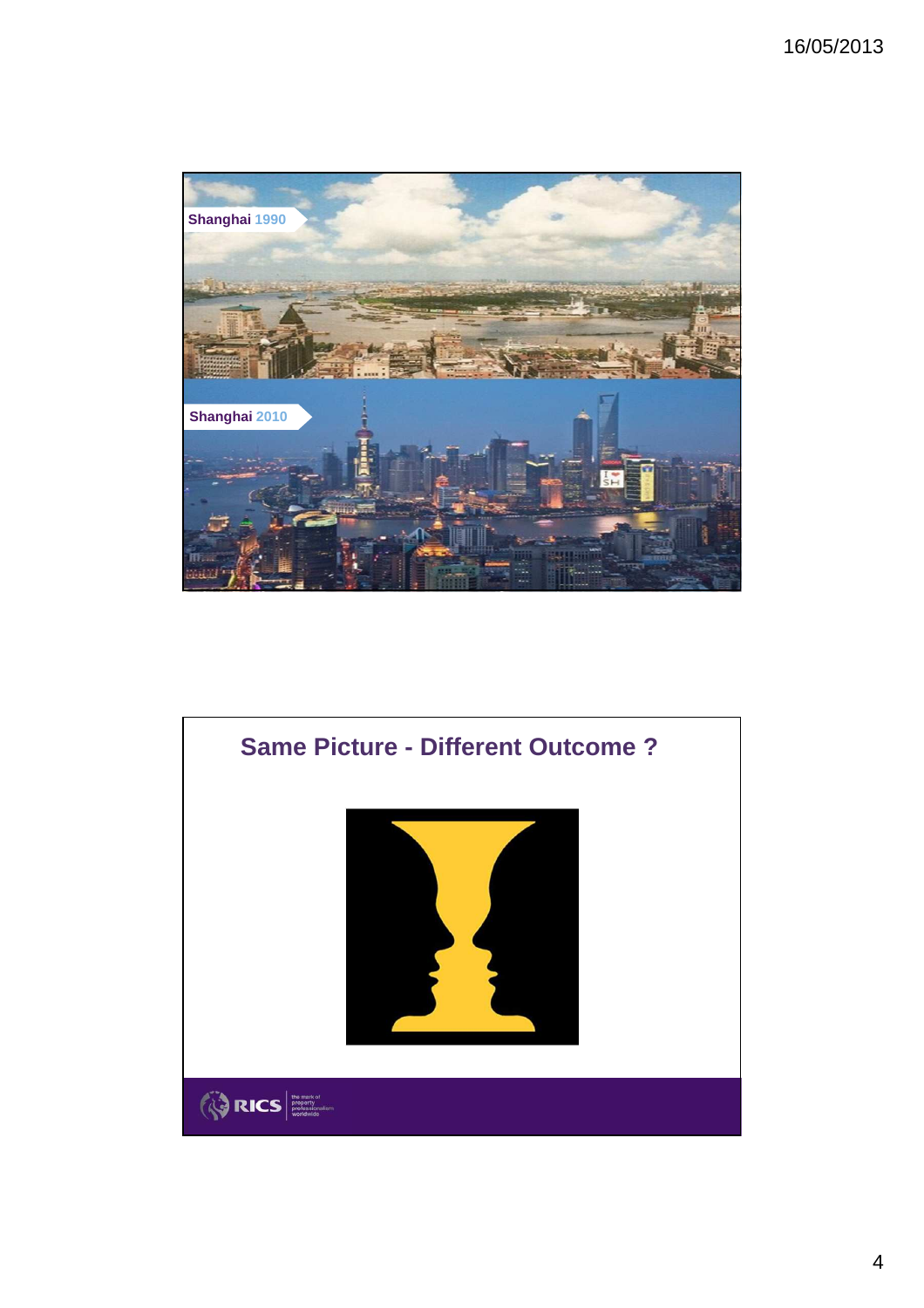

| <b>RICS NIA (UK)</b><br><b>DOMA FRA (USA)</b><br>Australia<br>Belgium<br><b>Grazil</b><br>China<br>Croatia<br><b>Grech Republic</b><br>Denmark<br>Finland<br>France<br>Germany<br>Greene<br><b>Hong Kong Gross</b> | <b>CLONG</b><br><b>MAYS</b> 10.7%<br><b>M</b> 0.5%<br>■ 21.6%<br><b>COMMERCIAL</b><br><b>W. 10.0%</b><br><b>MARK 0.0%</b><br><b>CONTRACTOR</b> 15.2%<br><b>MARK 24.1%</b>                                                                | RICS NIA (UH) -13.6% -<br><b>BOMA FRA (USA)</b><br>Australia<br><b>Belgium</b><br><b>Shringed</b> | Percentage Variants in Leased Area from BOMA FRA<br>$-13.2%$         | 0.0%                      |
|--------------------------------------------------------------------------------------------------------------------------------------------------------------------------------------------------------------------|------------------------------------------------------------------------------------------------------------------------------------------------------------------------------------------------------------------------------------------|---------------------------------------------------------------------------------------------------|----------------------------------------------------------------------|---------------------------|
|                                                                                                                                                                                                                    |                                                                                                                                                                                                                                          |                                                                                                   |                                                                      |                           |
|                                                                                                                                                                                                                    |                                                                                                                                                                                                                                          |                                                                                                   |                                                                      |                           |
|                                                                                                                                                                                                                    |                                                                                                                                                                                                                                          |                                                                                                   |                                                                      |                           |
|                                                                                                                                                                                                                    |                                                                                                                                                                                                                                          |                                                                                                   |                                                                      | $-200$                    |
|                                                                                                                                                                                                                    |                                                                                                                                                                                                                                          | China                                                                                             | All Annual Company                                                   | ■ 27%                     |
|                                                                                                                                                                                                                    |                                                                                                                                                                                                                                          | Constitution                                                                                      | A AN INCHES                                                          |                           |
|                                                                                                                                                                                                                    |                                                                                                                                                                                                                                          | <b>Crech Republic</b>                                                                             | $-2.176$ <b>BBI</b>                                                  |                           |
|                                                                                                                                                                                                                    | <b>MI 3.2%</b>                                                                                                                                                                                                                           | Denmark                                                                                           |                                                                      |                           |
|                                                                                                                                                                                                                    | <b>CONTRACTOR</b> 12.0%                                                                                                                                                                                                                  | Finland<br>France                                                                                 | -10.7% E --<br>2.5% 開催                                               |                           |
|                                                                                                                                                                                                                    | <b>CONTINUES 12.2%</b>                                                                                                                                                                                                                   | Germany                                                                                           | -3.0% 000                                                            |                           |
|                                                                                                                                                                                                                    | <b>HER 4.9%</b>                                                                                                                                                                                                                          | Greeca                                                                                            | -0.0% 000                                                            |                           |
| Hong Kong Lettable                                                                                                                                                                                                 | <b>CONTRACTOR</b> 10,0%                                                                                                                                                                                                                  | <b>Hong Kong Gross</b>                                                                            |                                                                      | ■ 2.7%                    |
| <b>Hong Kong Net</b>                                                                                                                                                                                               | 0.0%                                                                                                                                                                                                                                     | <b>Hong Kong Lettable</b><br><b>Hong Kong Net</b>                                                 | -7.3% BREE<br><b>LES ANGELES</b>                                     |                           |
| Hungary                                                                                                                                                                                                            | ----                                                                                                                                                                                                                                     | Hungary                                                                                           | ALC: NOW                                                             |                           |
| <b>Station</b>                                                                                                                                                                                                     | 21.7%                                                                                                                                                                                                                                    | India                                                                                             |                                                                      | <b>CONTRACTOR</b> 45, 155 |
| Indonesia<br>Instand                                                                                                                                                                                               | 14.0%<br>0.0%                                                                                                                                                                                                                            | Indonesia                                                                                         | $-1.0\%$ .                                                           |                           |
| <b>Increased</b>                                                                                                                                                                                                   | <b>CONTRACTOR</b>                                                                                                                                                                                                                        | Ineland<br><b>Degreed</b>                                                                         |                                                                      | <b>HERE 7.2%</b>          |
| <b>Harty</b>                                                                                                                                                                                                       | 17.0%                                                                                                                                                                                                                                    | <b>Hate</b>                                                                                       |                                                                      | 图 1.1%                    |
| Japan<br>Korea                                                                                                                                                                                                     | D. APM<br>The Committee of the Committee of the Committee of the Committee of the Committee of the Committee of the Committee of the Committee of the Committee of the Committee of the Committee of the Committee of the Committee of t | Japan                                                                                             |                                                                      |                           |
| Netherlands                                                                                                                                                                                                        | <b>CONTRACTOR</b> 16.6%                                                                                                                                                                                                                  | Korea                                                                                             |                                                                      | <b>CONTRACTOR</b> 0.1%    |
| New Zealand                                                                                                                                                                                                        | <b>MET 2.010</b>                                                                                                                                                                                                                         | Netherlands<br>New Zealand                                                                        | -6.0% <b>ENDING</b>                                                  | ■ 0.7%                    |
| Norway                                                                                                                                                                                                             | 88.24.1%                                                                                                                                                                                                                                 | <b>Nonware</b>                                                                                    |                                                                      | $-225$                    |
| <b>Philippines Gross</b><br><b>Philippines Net</b>                                                                                                                                                                 | 10.2%<br>D.D%                                                                                                                                                                                                                            | <b>Philippines Gross</b>                                                                          | $-0.45$                                                              |                           |
| <b>Philippines Semi</b>                                                                                                                                                                                            | $-245.45$                                                                                                                                                                                                                                | <b>Philippines Net</b>                                                                            |                                                                      |                           |
| Poland                                                                                                                                                                                                             | 13.9%                                                                                                                                                                                                                                    | <b>Philippines Serri</b><br>Poland                                                                | $-2.0\%$ <b>BIII</b><br>$-1.0\%$ <b>HIII</b>                         |                           |
| Portugal                                                                                                                                                                                                           | <b>COMMERCIAL STATE</b>                                                                                                                                                                                                                  | Portugal                                                                                          | 1.1% 图                                                               |                           |
| Romania<br><b>Photosis</b>                                                                                                                                                                                         | 15.7%<br>15.7%                                                                                                                                                                                                                           | Romania                                                                                           |                                                                      | $0.0\%$                   |
| Saudi Arabia                                                                                                                                                                                                       | <b>BB</b> 6.7%                                                                                                                                                                                                                           | Photosia<br><b>Saudi Arabia</b>                                                                   | A.T.V. BERRY                                                         | 0.0%                      |
| Serbia                                                                                                                                                                                                             | <b>CONTRACTOR</b> & STO                                                                                                                                                                                                                  | Serbia                                                                                            | 4.4% <b>Director</b>                                                 |                           |
| Singapore<br>Slovakia                                                                                                                                                                                              | <b>BED 2.4%</b><br>12.7%                                                                                                                                                                                                                 | Singapore                                                                                         | <b>AT ANG THE</b>                                                    |                           |
| South Africa                                                                                                                                                                                                       | <b>CONTRACTOR</b> 15, 150                                                                                                                                                                                                                | <b>Showakia</b>                                                                                   | -2.0% 国際                                                             |                           |
| Timpin                                                                                                                                                                                                             | <b>COMMERCIAL</b>                                                                                                                                                                                                                        | South Africa<br>Spain                                                                             | $-0.65 - 1$                                                          | 1.0%                      |
| Sweden                                                                                                                                                                                                             | <b>BMX</b> 3.3%                                                                                                                                                                                                                          | <b>Similar hours</b>                                                                              | $-10.7\%$ <b>EVALUATE</b>                                            |                           |
| <b><i><u><u>Residents of service</u></u></i></b><br>Talwan                                                                                                                                                         | <b>CONTRACTOR</b> 12, 200<br><b>COURT STATE</b>                                                                                                                                                                                          | <b>Switzerland</b>                                                                                | $-3.0\%$ <b>HIMM</b>                                                 |                           |
| <b>Thailand Gross</b>                                                                                                                                                                                              | <b>ME 21.1%</b>                                                                                                                                                                                                                          | Tawan                                                                                             | $-1.0\%$ .                                                           |                           |
| <b>Thailand Lettable</b>                                                                                                                                                                                           | <b>BB 2.4%</b>                                                                                                                                                                                                                           | Thailand Green<br><b>Thailand Lettable</b>                                                        | $11.056$ <b>EMI</b>                                                  | 4.6%                      |
| Turkey                                                                                                                                                                                                             | <b>ME 24.1%</b>                                                                                                                                                                                                                          | Turkey                                                                                            |                                                                      | <b>HER 7.5%</b>           |
| <b>LIAST</b><br>Ukraine                                                                                                                                                                                            | ID IDSG<br><b>HERMAN 12.7%</b>                                                                                                                                                                                                           | <b>UAR</b>                                                                                        |                                                                      |                           |
| Vietnam Lettable                                                                                                                                                                                                   | ■ 2.4%                                                                                                                                                                                                                                   | Ukraine                                                                                           | $-2.0\%$ =<br>$-11.0\%$ =                                            |                           |
| Lin nec<br><b>Vietnam Net</b>                                                                                                                                                                                      |                                                                                                                                                                                                                                          | Vietnam Lettable                                                                                  | Medicialny Net 113, 016 Billion                                      |                           |
|                                                                                                                                                                                                                    |                                                                                                                                                                                                                                          |                                                                                                   |                                                                      |                           |
|                                                                                                                                                                                                                    | RICS: Royal Institution of Chartered Surveyors<br>NIA: Net Internal Area                                                                                                                                                                 | RA:Floor Rentable Area                                                                            | OMA: Building Owners and Managers Association                        |                           |
| suildings measured using the RICS NIA.                                                                                                                                                                             | The table shows the percentage differences in leased area compared to                                                                                                                                                                    |                                                                                                   | he table shows the percentage differences in leased area compared to |                           |
|                                                                                                                                                                                                                    |                                                                                                                                                                                                                                          |                                                                                                   | uildings measured using BOMA FRA (USA).                              |                           |
|                                                                                                                                                                                                                    | <b>RICS NIA UK</b>                                                                                                                                                                                                                       |                                                                                                   |                                                                      | <b>BOMA FRA USA</b>       |
|                                                                                                                                                                                                                    |                                                                                                                                                                                                                                          |                                                                                                   |                                                                      |                           |
|                                                                                                                                                                                                                    |                                                                                                                                                                                                                                          |                                                                                                   |                                                                      |                           |
|                                                                                                                                                                                                                    |                                                                                                                                                                                                                                          |                                                                                                   |                                                                      |                           |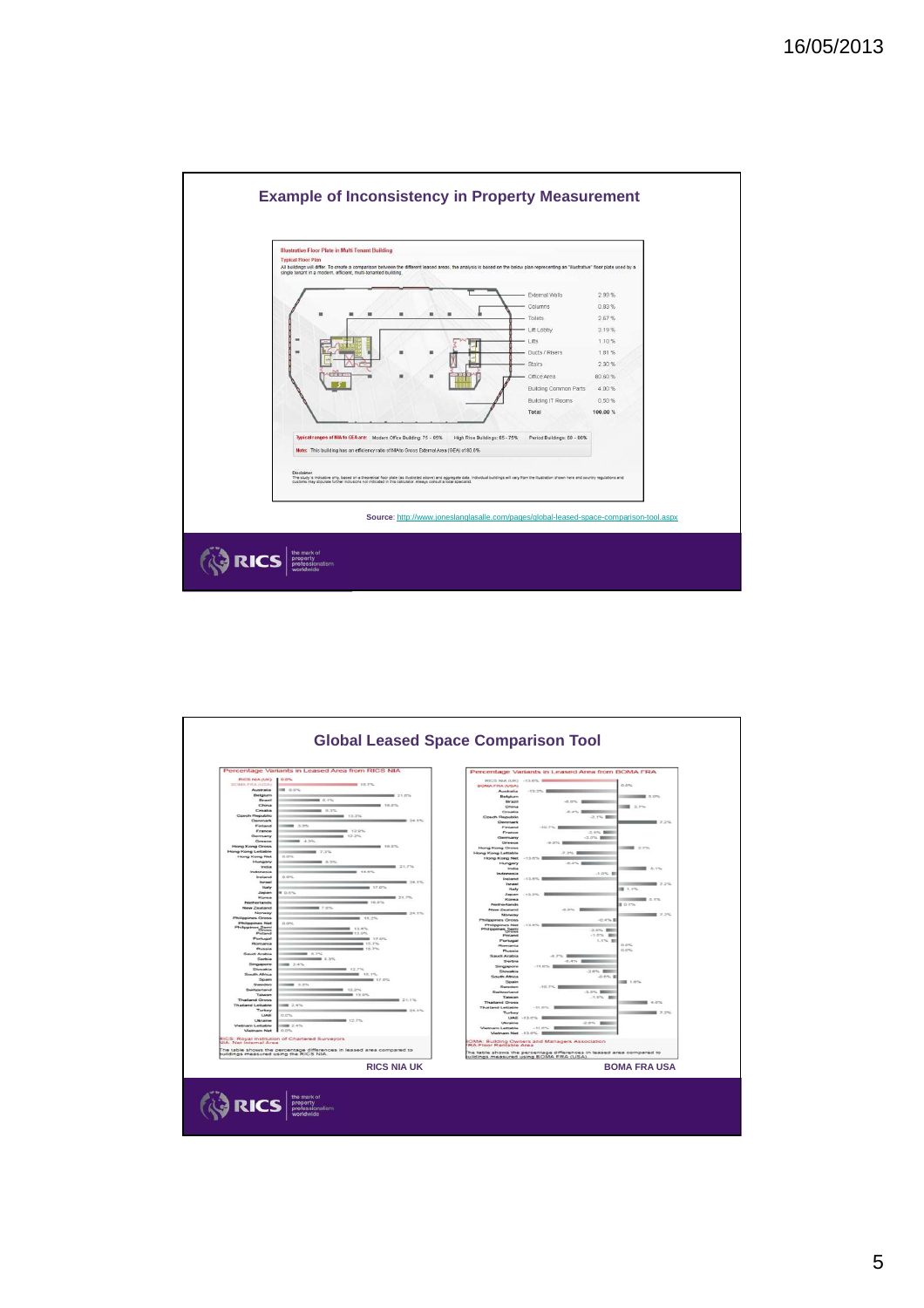## International Standards The Definition and Purpose

- Definition
	- High-level, principle based and international; not detailed guidance material
- Purpose

**ORICS** 

– In the public interest, shared standards provide quality, consistently and efficiency

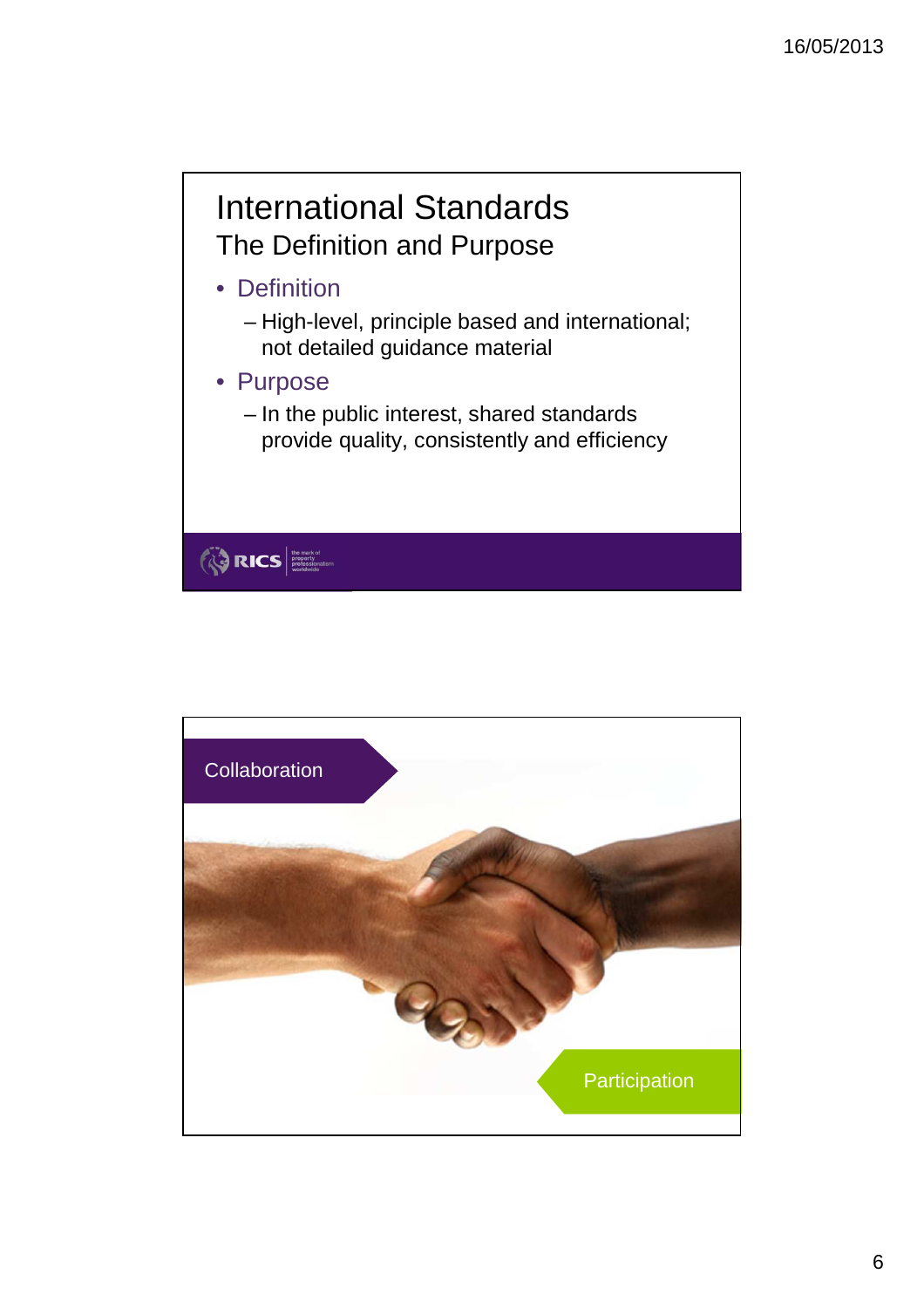